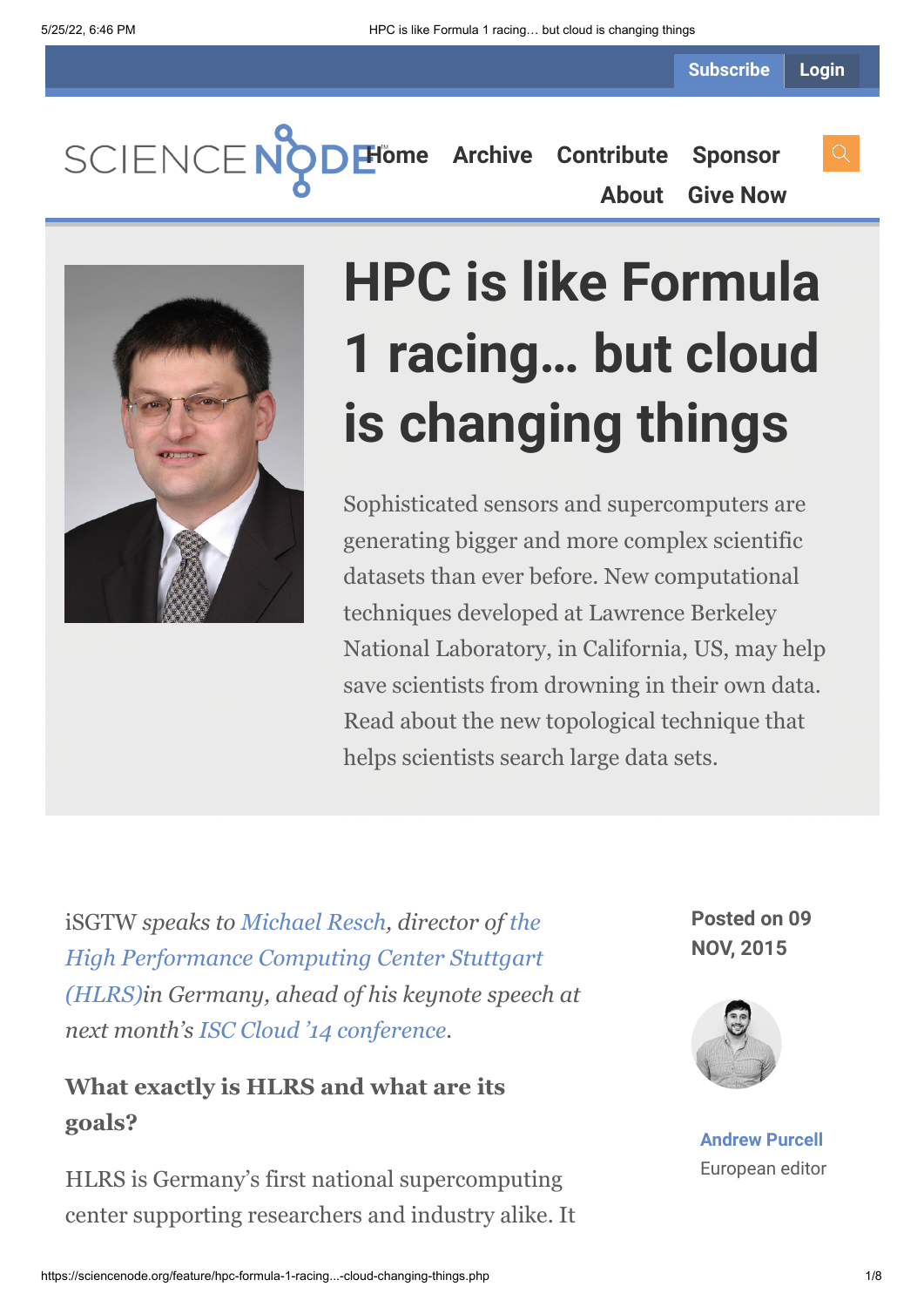

#### **Share this story**



**Tags**

*"The purpose of HPC is — and has always been — to build the fastest possible systems and reach new heights of performance," says Resch.*

provides both access to supercomputing systems and expertise in using them in large-scale simulations. HLRS aims to provide all the necessary services to do leading-edge simulations in all fields of science and engineering.

This work is important for Germany as it provides world-class systems and services, bridging the evergrowing gap between blue-sky research and downto-earth solutions. At HLRS, we have a focus on real-world applications and it is vital for us to support such applications all the way through from the basic methodological research to the end product that is visible to the customer. It is HLRS that makes sure research doesn't just end up in

https://sciencenode.org/feature/hpc-formula-1-racing...-cloud-changing-things.php 2/8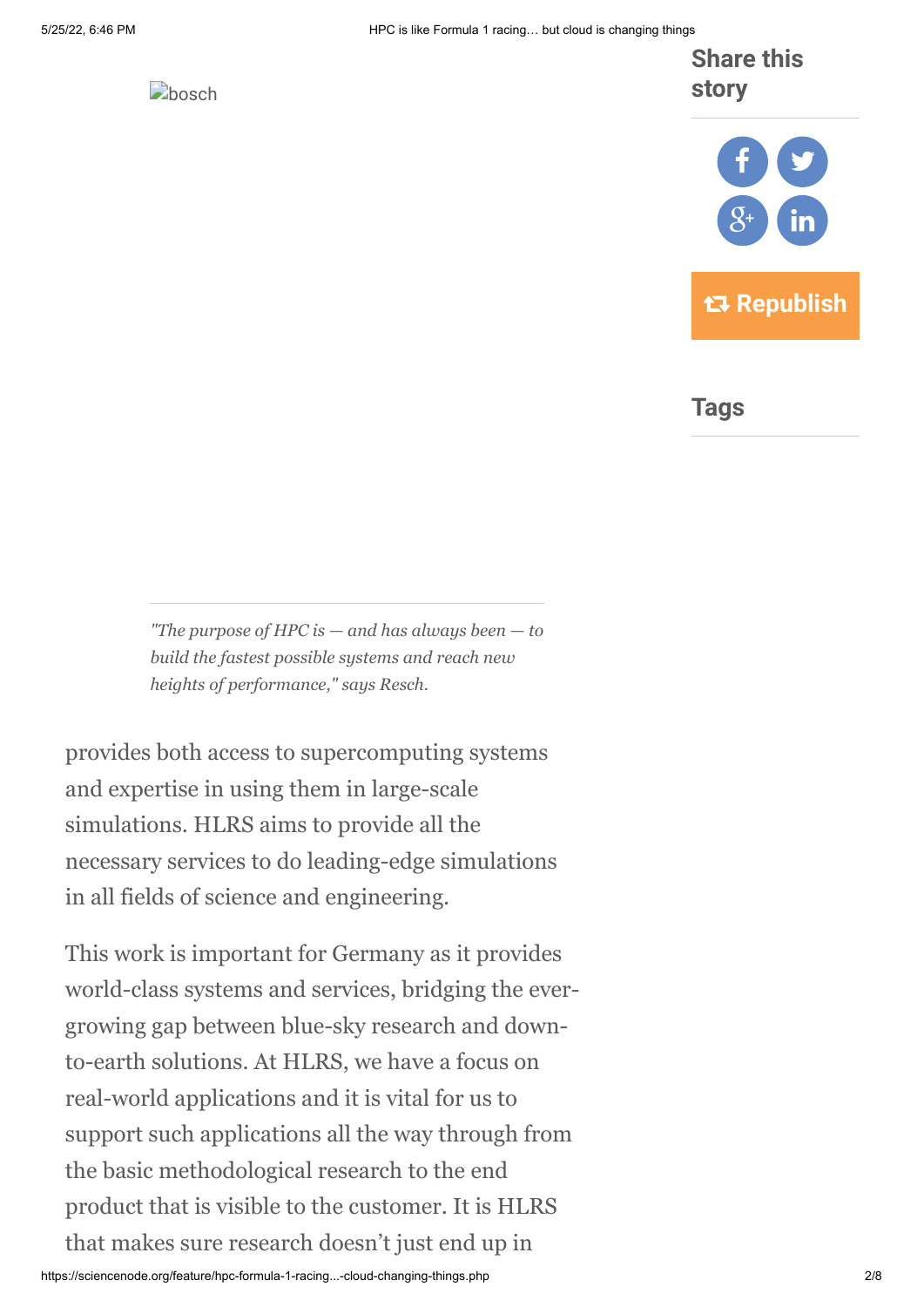journal papers, but in your everyday life. I firmly believe that research needs to have a role in providing solutions to the general public. Of course, this doesn't mean that everything explored has to lead to the immediate development of a solution; rather it means that in the end we have to do research that is reasonable for our wider society.

## **And how is HLRS important for Europe as a whole?**

Through its involvement in a number of key [European projects and by being a key player in the](http://www.prace-ri.eu/) Partnership for Advanced Computing in Europe (PRACE), HLRS plays a major role in creating and maintaining a competitive research and engineering environment in Europe.

PRACE provides an excellent opportunity to maximize the reach of our support. However, as PRACE allows only one representative per country, [the Gauss Centre for Supercomputing \(GCS\)](http://www.gauss-centre.eu/gauss-centre/EN/Home/home_node.html) plays the role of the German representative in the collaboration. GCS was created in 2007 and now provides half of the systems made available through PRACE.

### **Why is cloud computing a source of excitement for both academia and industry?**

The cloud offers a new way of providing access to computing resources. When looking at the pyramid of computational power, I believe we will see the cloud starting to eat up the bottom of that pyramid and move further upward (although I doubt it will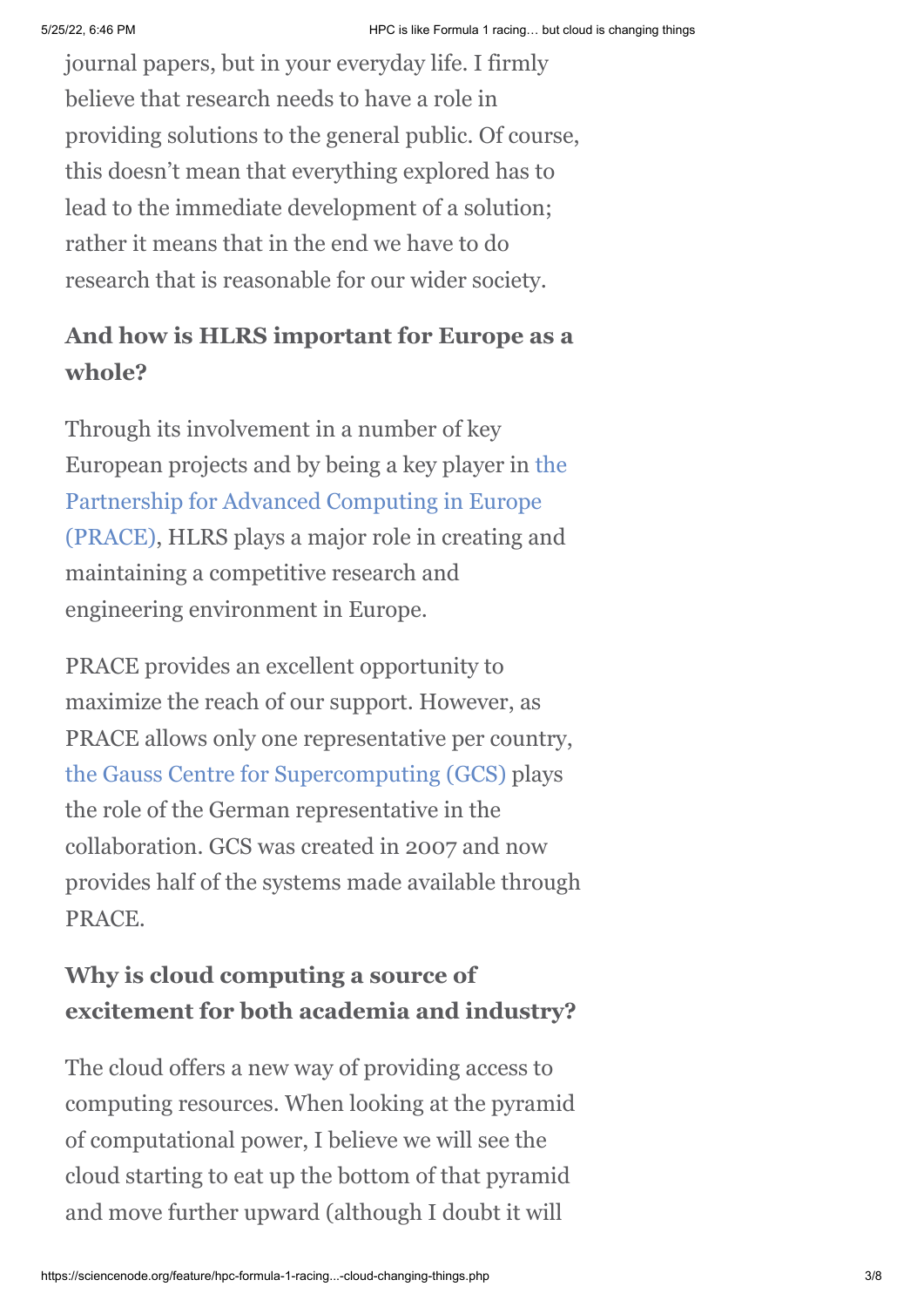ever reach the highest end). This is beneficial both for academia and industry. In my talk, I will explain how even we as a large-scale center can make use of cloud technologies to support academia and industry more efficiently.

## **I believe you were once rather skeptical about the cloud. Why was that and what caused you to change your mind?**

I was rather skeptical about 'the cloud' when it first came up. To me, it looked very much like yet another buzzword. However, over recent years I have seen industry and academia alike put some flesh on the bones and there are a variety of activities going on that deserve our support. Pressure from the commercial side, particularly from cloud providers like Amazon that can compete with large national centers, has forced the computing community to focus on what we can do to make concepts like cloud more productive for the end users.

## **The tagline of ISC Cloud '14 is 'Cloud Meets HPC'. To what extent do you feel we're seeing these two areas come together?**

It really depends on how we define highperformance computing (HPC). In its purest form, HPC is the attempt to build the fastest system possible — at any cost. This is like Formula 1 racing: there's not too much worrying about the usability of the systems. The purpose of HPC is  $$ and has always been — to build the fastest possible systems and reach new heights of performance.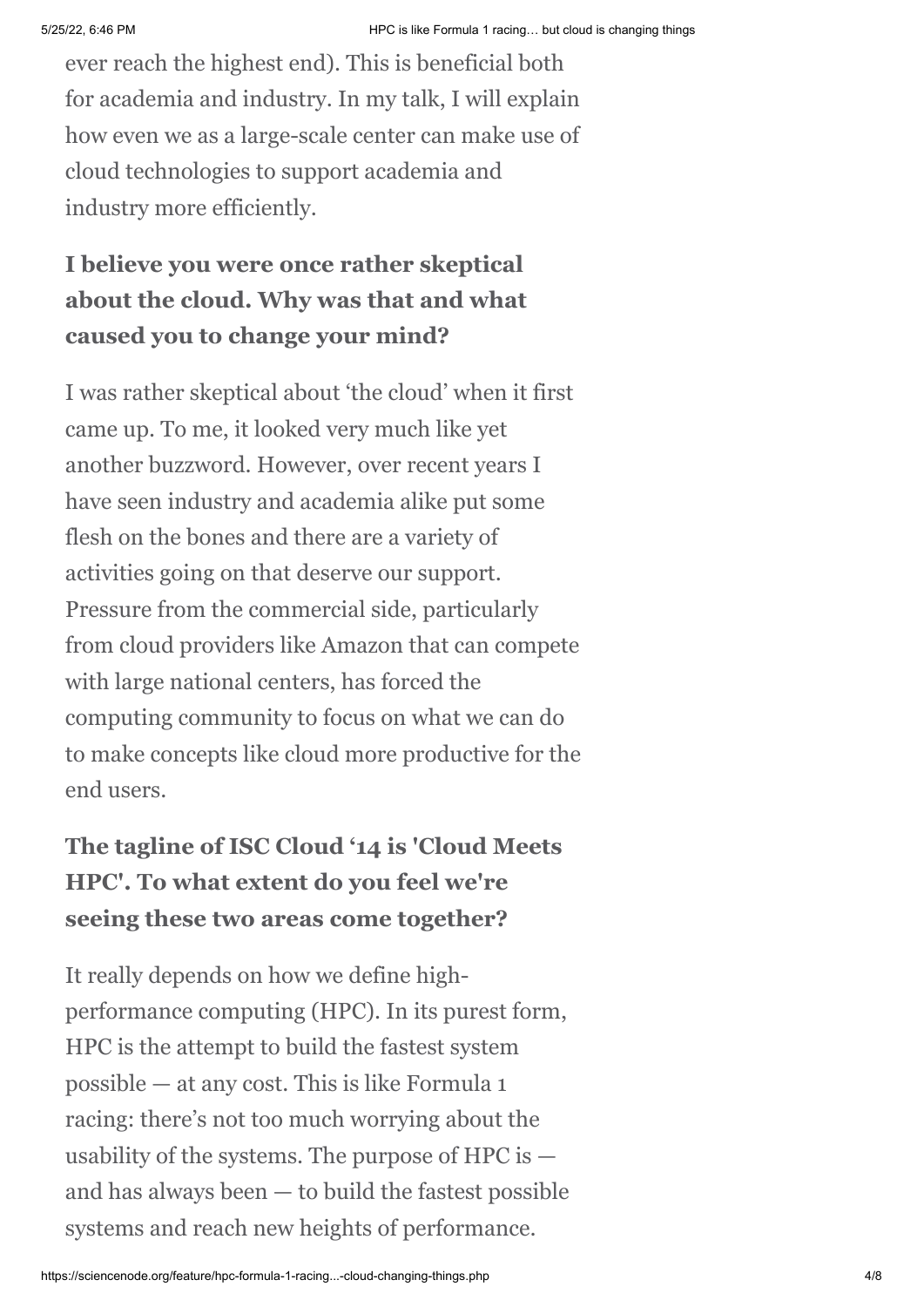This very much reminds me of Formula 1, where it's all about pure speed and the winner is the fastest car, rather than the best, most convenient, or most useful car.

When you talk to governments around the world, their first issue is still reaching exaflop computing. They're mainly concerned about speed and much less about the problems they could potentially solve with HPC. It may seem strange to people outside the field; it may even seem like no-one cares about the actual usage of the systems beyond scoring well on [the Linpack benchmark.](http://www.top500.org/project/linpack/) However, we don't start by saying 'look, here are the problems we'd like to solve'. Instead, we say 'this is the performance we want to achieve' and once this has been attained we can look for the applications that can use these systems.

That all being said, it's quite interesting to see that things are now starting to change a little bit and this is probably down to the cloud computing approach. There is a growing trend of bridging the gap between your PC and my supercomputer, with many more HPC systems falling into this space between the two extremes. In this sense, HPC and cloud are starting to come together and support one another. People are starting to understand that their HPC systems no longer just have to be very fast, but they also have to be useful. We can see this change associated with the rise of terms like 'highproductivity technical computing'.

### **Finally, are there any discussions or presentations that you're particularly**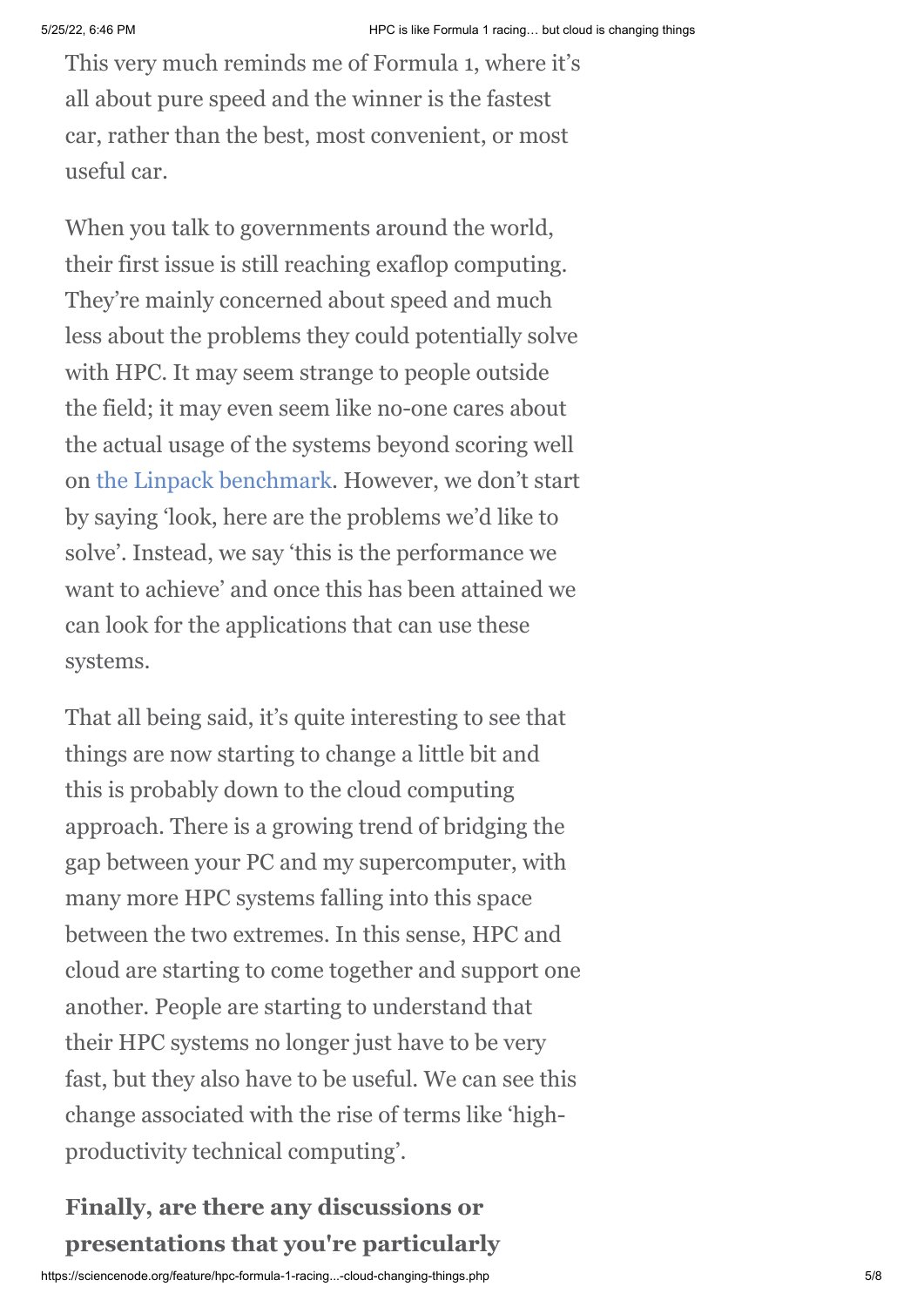## **looking forward to attending at ISC Cloud '14?**

I'm chairing a session on the industrial uses of HPC and cloud that should feature some very interesting talks. I would like to learn more about what has been achieved so far and in which ways things are likely to develop in the future. There are important lessons to learn from industry — they're very good at developing very pragmatic solutions to the challenges they face.

[The key appeal for me with ISC Cloud and ISC Big](http://www.isc-events.com/bigdata14/) Data is that they're not purely academic events. They really try to explore the state of the art, starting with basic research activities and going all the way up the chain to the final industrial uses. I think it's really important to see the whole spectrum in this way, from the very theoretical to the very practical end-user solutions.

Some of the big industry-focused HPC events out there can really be quite boring, especially when each company just presents its own solution. And equally, the very theoretical academic conferences can be quite dull if the researchers present aren't at all concerned by how their work can be put to use in the real world. I think that all of the ISC events do a great job of balancing these two extremes and are really important for today's knowledge-driven society, in which a constant flow of knowledge from academia to industry is vital.

*[ISC Cloud'14](http://www.isc-events.com/cloud14/)will take place in Heidelberg, Germany, from 29-30 September.*